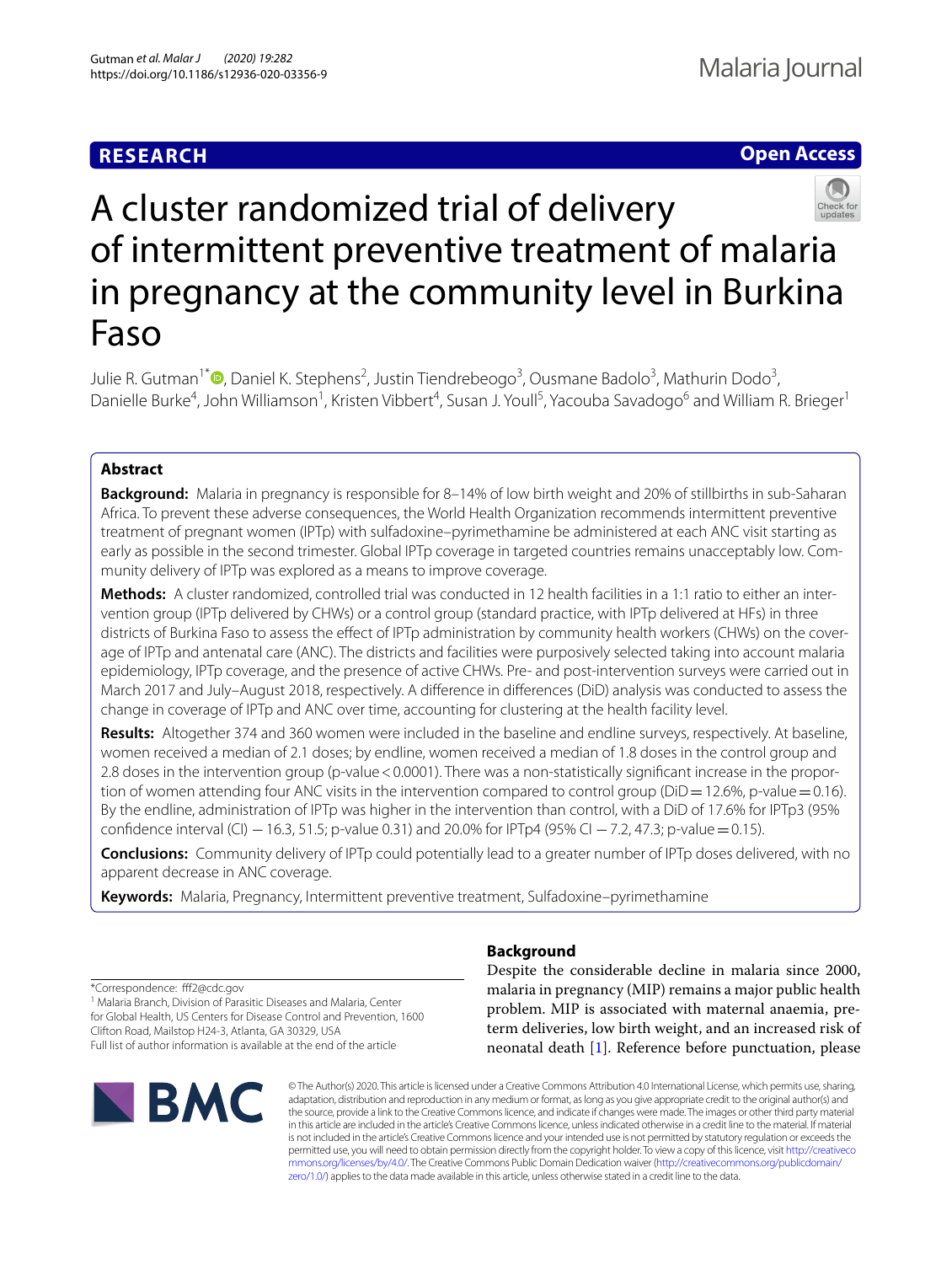change throughout to prevent the adverse efects of MIP, in areas of moderate to high malaria transmission, the World Health Organization (WHO) recommends the use of long-lasting insecticide-treated nets (LLINs), intermittent preventive treatment of malaria in pregnancy (IPTp) with sulfadoxine pyrimethamine (SP), and prompt and efective treatment of pregnant women, targeting 100% coverage among at risk populations [\[2](#page-10-0)[–4](#page-10-1)].

Since 2012, the WHO has recommended that pregnant women receive IPTp-SP as early as possible starting at the beginning of the second trimester (13th week of pregnancy), at every antenatal care (ANC) contact (which typically occurs in health facilities) up until delivery, with doses spaced at least 1 month apart, ideally administering a minimum of three doses during pregnancy (IPTp3) [[5\]](#page-10-2). Despite this recommendation, which was meant to increase IPTp uptake to 3 or more, coverage remains low. In 2017, among 33 African countries, an estimated 22% of pregnant women received the recommended three doses, and only 42% received two doses [[6](#page-10-3)]. Novel strategies are needed to improve uptake.

Several studies have suggested that community health workers (CHWs) might be able to efectively deliver IPTp while at the same time promoting ANC attendance at health facilities  $[7-11]$  $[7-11]$  $[7-11]$ . Two studies in Nigeria and Uganda utilized CHWs who were integrated with local health services and trained to deliver IPTp and refer women to ANC. These studies improved uptake of at least two doses of IPTp (by 35.3 percentage-points in Nigeria and 37.3 percentage-points in Uganda); in Nigeria there was no efect on ANC attendance, while in Uganda, mean ANC attendance was 3.3 visits in the intervention arm and only 2.6 in the control arm  $(p < 0.001)$  [\[7](#page-10-4), [8\]](#page-10-6). Two studies in Uganda and Malawi trained a variety of community-based agents to deliver IPTp, without explicitly seeking to increase ANC attendance, and while IPTp uptake improved (27.6 and 29.3 percentage point diference in Uganda and Malawi, respectively), ANC attendance did not (19.3 and 17.9 percentage point lower ANC attendance in the community delivery arm in Uganda and Malawi, respectively) [\[9,](#page-10-7) [10\]](#page-10-8). A prior study in Burkina Faso used female community volunteers to encourage both ANC attendance and IPTp uptake through ANC, resulting in increased ANC attendance (19.5 percentage points higher in the community promotion arm) and IPTp uptake (22.7 percentage points higher in the community promotion arm) [[11](#page-10-5)].

In its 2016–2020 National Malaria Strategic Plan, Burkina Faso set a goal of 100% of pregnant women receiving three doses of IPTp [\[4](#page-10-1)]. However, coverage of IPTp3 remains below national and international targets at 57.7% [\[12](#page-10-9)], despite high rates of ANC attendance (95% of women attend at least once and 33.7% attend four times)

[[13\]](#page-10-10). Thus, the Ministry of Health (MOH) is exploring alternative approaches to providing IPTp, including community level distribution of IPTp (cIPTp).

## **Methods**

A cluster randomized, controlled trial assessing the efect of IPTp administration by CHWs (compared to the routine practice of delivering IPTp at health facilities) on the coverage of IPTp and ANC was conducted in three districts of Burkina Faso over 15 months, from May 2017 to August 2018, with baseline and post-intervention surveys carried out in March 2017 and July–August 2018, respectively.

## **Study area**

With an estimated population of 20 million, Burkina Faso is a high malaria endemic Sahelian country in the heart of West Africa accounting for 4% of the world's annual malaria cases [[14](#page-10-11)]. Women comprise 51.8% of the overall population, and it is expected that 5.5% of women will be pregnant at any given time  $[15]$ . The study was implemented in three of the 13 regions (*Sud*-*Ouest* [South-West], *Centre*-*Sud* [Central-South], and *Centre*-*Est* [Central-East]) with highest malaria transmission. One district was purposively selected from each of the three regions, taking into account malaria epidemiology, IPTp coverage, and the presence of active CHWs (Fig. [1](#page-2-0)). Routine HMIS data indicate that before the trial, IPTp3 coverage in the selected districts, Batié, Pô, and Ouargaye, was 34.6%, 52.8%, and 47.2%, respectively, for an overall average of 44.9%.

Non-contiguous health facilities (HF) in each district were matched by estimated general population and estimated number of pregnant women and IPTp2 coverage (based on routine health facility data). In each district, two pairs of HFs were purposively selected, and one HF in each pair was randomly assigned to the intervention, for a total of 12 HFs (six intervention, six control) (Table [1\)](#page-2-1).

The study intervention included all pregnant women living in the targeted areas, while the baseline and endline surveys included women aged 18–49 years in selected households who had given birth in the 9 months prior to each survey. The catchment area of these HFs included 113 villages, all of which were included in the cross-sectional survey, with sample size per village selected proportional to village size. At the village level, the Expanded Programme on Immunization (EPI) sampling method was used to select households where women would be interviewed [\[16](#page-10-13)]. At the center of the village, a direction was chosen by spinning a bottle on the ground. Households along the indicated path were visited and the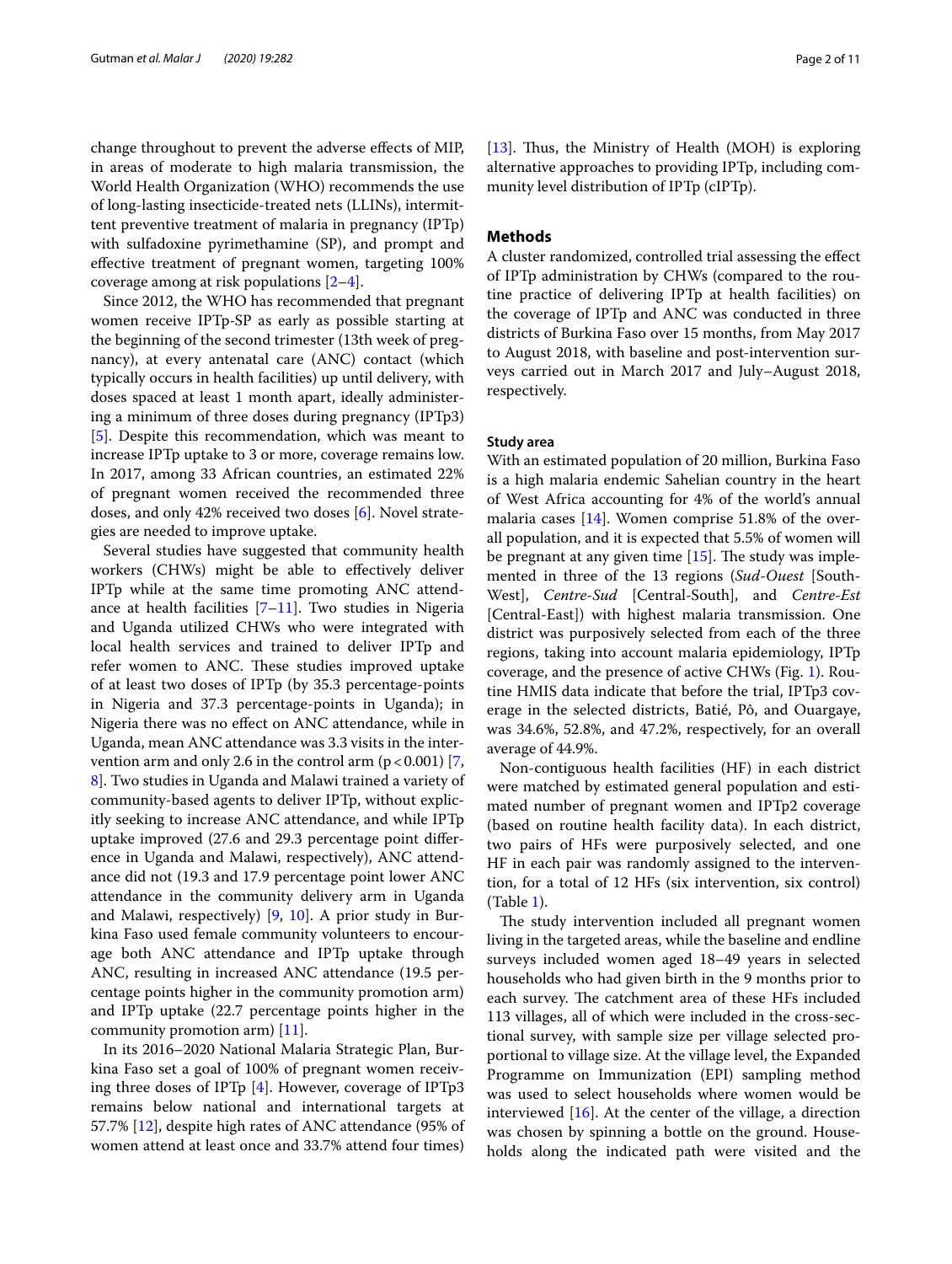

<span id="page-2-1"></span><span id="page-2-0"></span>

| <b>District</b> | Study arm    | <b>Health facility</b> | <b>Total population</b> | <b>Number</b><br>of villages | <b>Number of community</b><br>health workers | <b>Number</b><br>of expected births<br>annually |
|-----------------|--------------|------------------------|-------------------------|------------------------------|----------------------------------------------|-------------------------------------------------|
| Batié           | Intervention | Dankana                | 6991                    | 21                           | 42                                           | 379                                             |
|                 | Control      | Midebdo                | 7648                    | 30                           | 60                                           | 417                                             |
|                 | Intervention | Boussoukoula           | 5484                    | 16                           | 32                                           | 297                                             |
|                 | Control      | Tamipar                | 6078                    | 16                           | 32                                           | 332                                             |
| Pô              | Intervention | Guiaro                 | 9001                    | 8                            | 8                                            | 490                                             |
|                 | Control      | Kaya                   | 8408                    | 6                            | 6                                            | 458                                             |
|                 | Intervention | Kampala                | 7760                    | 8                            | 8                                            | 423                                             |
|                 | Control      | Guelwongo              | 8757                    | 3                            | 3                                            | 477                                             |
| Ouargaye        | Intervention | Nabangou               | 5770                    | $\overline{4}$               | 12                                           | 334                                             |
|                 | Control      | Salembore              | 6467                    | $\overline{2}$               | 12                                           | 374                                             |
|                 | Intervention | Konglore               | 3490                    | $\overline{2}$               | 6                                            | 202                                             |
|                 | Control      | Tensobtenga            | 4012                    |                              | 8                                            | 232                                             |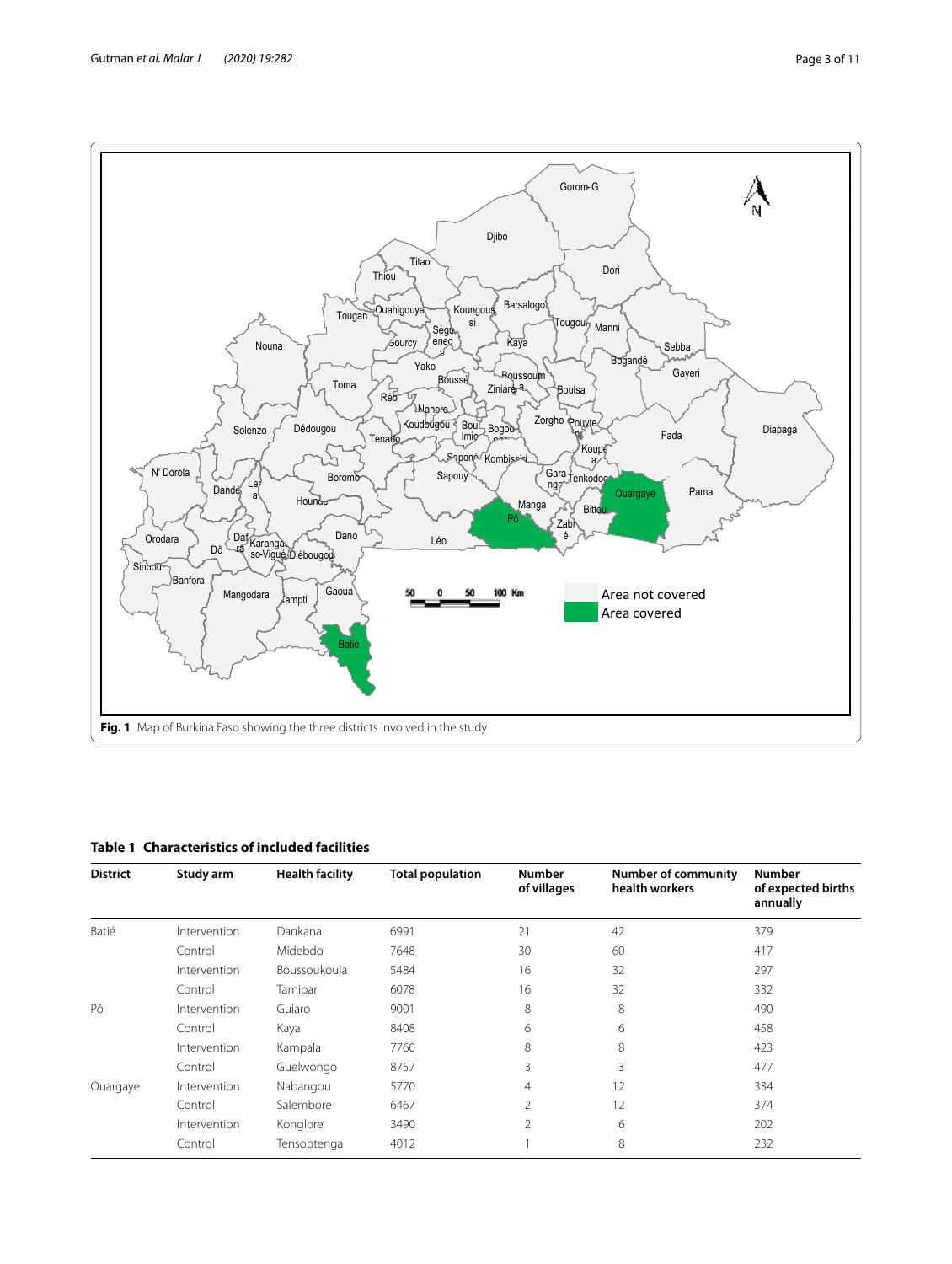questionnaire was administered to consenting, eligible women until the desired sample size was achieved.

#### **Sample size**

A sample size of 360 women (30 women per health facility catchment area) who had delivered in the last 9 months was required for each survey to achieve 80% power to detect a diference between the group proportions of approximately 19.6%, from a baseline proportion of 44.7% (average proportion in the three districts) to an endline proportion of 64.3% in the intervention arm, as estimated using PASS V14 (NCSS, LLC, Kaysville, UT) to assess sample size for cluster randomized trial, at a signifcance level of 0.05 and assuming an intra-cluster correlation (ICC) of 0.03.

## **Implementation process**

The CHW registers were designed to provide a reminder that IPTp should be given monthly, and not more frequently, and to help the CHW reconcile who needed follow-up. Existing male CHWs were paired with female volunteers ("*animatrices*"), to ensure that home visits were only conducted by women, as there was concern that it would not be culturally acceptable for male CHWs to enter the homes and speak to pregnant women. If the female volunteer was not literate, the male CHW in that village assisted her in completing the forms, and at times accompanied her on the home visit. Formal CHWs received approximately \$35USD monthly from the government as compensation for their duties; female volunteers recruited by the study received the same amount in monthly compensation from the study.

The MOH ensured the availability of SP tablets/treatment for IPTp in both control and intervention HFs throughout the study, including for distribution by trained CHWs. Each pregnant woman seen at ANC in the intervention facility received information on the community IPTp study and had the choice to participate or not. Pregnant women who wanted to receive SP had their identities recorded on a summary sheet and in CHW registers to facilitate their follow-up for the intervention. Women were asked to follow-up with the CHW monthly; those who did not present for the scheduled visit with the CHW were followed at home. The first dose of IPTp-SP was always given as directly observed therapy (DOT) at the HF to ensure that a health provider confrmed the woman's gestational age and initiated IPTp after the end of the frst trimester. CHWs also provided IPTp-SP as directly observed therapy, as part of their monthly household visits starting with the second dose, provided that SP had not been administered in the preceding 4 weeks. This was then recorded on the woman's ANC card, which had space for recording up to fve doses. CHWs also encouraged women to attend ANC, collected data on any adverse events, and referred women to the facility in the case of adverse events. CHW data were collected monthly. CHWs were supervised monthly by HF workers; monthly meetings were facilitated by the study.

#### **Training**

Activities were implemented using the cascade training approach. The first training session included centrallevel stakeholders (National Malaria Control Programme, Directorate of Family Health, Directorate for Health Promotion and Education, Directorate of Sectorial Statistics) and the field coordinator from each district. The main objective of this training was to orient stakeholders on the organization and use of the various intervention tools. The stakeholder then transferred the information to the HF health workers, who in turn trained the CHWs (33 existing male and 25 existing female CHWs plus an additional 33 female volunteers).

For each survey, ten people were trained over 2 days in each district, and eight were chosen as feld data collectors. The trainings focused on mastery of data collection tools, ethical rules, and ensuring data quality. CHWs and HF workers were trained on potential adverse events related to SP administration and instructed to report any adverse events to the study coordinator.

## **Data analysis**

Routine service data (ANC visits, IPTp doses delivered by CHWs and at the HF) were summarized monthly to monitor the intervention. The primary outcome was the change in IPTp3 coverage over time assessed using a difference in diference analysis comparing the baseline and endline cross sectional survey data. In addition, a descriptive analysis of the socio-demographic characteristics of women included in the baseline and endline surveys, stratifed by intervention and control areas, was performed. The REG procedure in SAS was used to assess for diferences in medians. Diference in differences analyses were conducted on the survey data to assess the change over time in additional secondary outcomes, including any ANC visits (ANC1), four or more ANC visits (ANC4), IPTp1, 2, 4, and 5 coverage. Both primary and secondary outcomes were based on what was recorded on the ANC card, up to a maximum of fve IPTp doses. The analyses used logistic regression with generalized estimating equations with the GENMOD procedure in SAS Version 9.4 (SAS Institute Inc., Cary, NC) for binary outcomes (ANC1, ANC4, IPTp3, IPTp4) with diference in diferences calculated using a binary model with an identity link function, and Poisson regression for continuous outcomes (number of IPTp doses, number of ANC visits, timing of initiation of ANC). This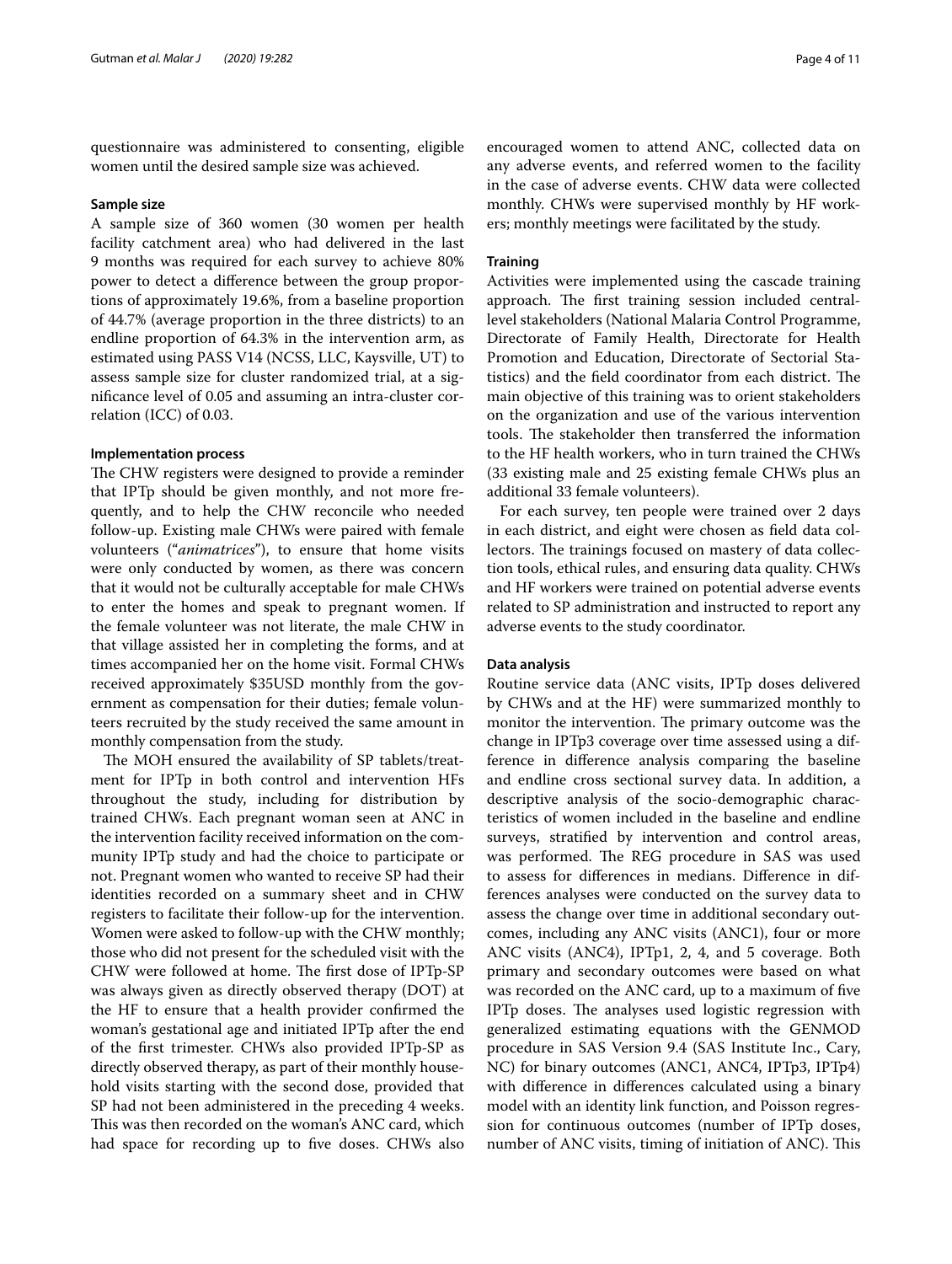was done by incorporating an intervention group variable, a variable indicating pre- or post-intervention, and an intervention-time interaction term. The ICC was calculated using the same model with the "corrw" option in the repeated statement. In order to obtain 95% confdence intervals (95% CI) for the diference in diferences, a linear model was run using the GENMOD procedure, including all the same terms as in the logistic model. All analyses accounted for clustering at the HF level. Maternal age and gravidity were included a priori in the model; district and maternal education were explored as covariates but dropped due to lack of signifcance. A p-value of less than 0.05 was considered statistically signifcant.

## **Ethics**

The protocol was reviewed and approved by the John's Hopkins School of Public Health (JHSPH) and Burkina Faso Institutional Review Boards (IRB); the Centers for Disease Control and Prevention Human Subjects Office determined that CDC staff were not engaged in human subjects research. Verbal informed consent was obtained from each woman in the local language prior to data collection.

## **Results**

## **Routine data**

Overall, 9834 doses were delivered to 2266 women living in the intervention HF catchment areas, with 50% of these given by CHWs, while 6683 doses were delivered to 2030 women living in the control HF catchment areas. There was improvement in the number of doses of IPTp delivered (Fig. [2](#page-5-0)), as well as in retention in care, measured by the number of women who completed four or more ANC visits out of the number of women who attended the frst ANC visit (Fig. [3\)](#page-6-0). During the period of the study, no adverse events related to SP administration were reported.

#### **Cross sectional survey results**

A total of 374 women were interviewed in the baseline survey and 360 in the endline survey. Socio-demographic characteristics of women in the control and intervention groups were similar both within and between surveys (Table [2](#page-7-0)). On average, a quarter of surveyed women had had one pregnancy, one-third had two to three pregnancies, and the rest had four or more.

At baseline, women received a median of 2.1 doses (range 0–5 doses) across both arms according to documentation on the ANC card, and a median of 2.5 doses (range 0–6) according to self-report, with no signifcant diferences across arms. At endline, control group women received a median of 1.8 doses (range  $0-5$ ) according to the card and 2.8 doses (range  $0-7$ ) per self-report and women in the intervention group received 2.8 doses (range 0–5) per ANC card and 3.4 (range 0–7) per self-report (p-value < 0.0001 for diference in arms by both card and self-report).

ANC4, IPTp3, and IPTp 4 coverage were similar at baseline, with ANC4 coverage of 61.8% in the intervention and  $62.2\%$  in the control (p-value=0.96), IPTp3 coverage of 50.5% in the intervention and 54.3% in the control (p-value  $= 0.74$ ), and IPTp4 coverage of 21.5% in the intervention and 16.0% in the control  $(p-value = 0.59)$  (Table [3](#page-8-0)).

There was a 15.4 percentage point increase in the proportion of pregnant women who had attended at least four ANC visits in the intervention area, and a 2.8 percentage point increase in ANC4 attendance among women in the control group, for a DiD of 12.6 percentage points (95% CI  $-7.0$ , 3.2). By the endline, administration of IPTp was universally higher in the intervention than control. There was an overall 17.6 percentage point increase in IPTp3 at endline in the intervention group, after accounting for baseline coverage (DiD 95% CI  $-16.3$ , 51.5; p-value=0.31). There was a 25.2 percentage-point increase in IPTp4 in the intervention area (p-value 0.02 for comparison from baseline to endline), and only a 5.1 percentage-point increase in the control (p-value 0.60 for comparison from baseline to endline), with a diference in diferences of 20.0% (95% CI  $-7.2$ , 47.3; p-value=0.15). The greatest improvement was seen in IPTp5, which increased from 4.3% at baseline to 27.8% at endline in the intervention arm  $(DiD=23.9)$  percentage points, 95% CI 9.4, 38.4; p=0.001) (Table [3](#page-8-0)). Results did not change substantially when adjusted for maternal age and gravidity (Table  $4$ ). The calculated ICC was 0.095 for IPTp3 and 0.089 for IPTp4. Gravidity was associated with receipt of IPTp3, but not IPTp4 nor ANC attendance, while age greater than 20 was associated with ANC attendance (both ANC1 and ANC4), but not receipt of IPTp (Table [5\)](#page-9-1).

At baseline, women reported frst presenting to ANC at a mean of 3.1 and 2.8 months gestational age, in control and intervention arms, respectively (p-value $=0.07$ ); while at endline, mean gestational age at first presentation to ANC was reported to be 3.0 and 2.6 months (p-value 0.03) in control and intervention arms, controlling for age and gravidity. Among the 90.1% of women who stated that they told someone about their pregnancy, the vast majority (91.7%) disclosed that they were pregnant prior to feeling the baby moving/showing, with no signifcant diferences between baseline/endline or control and intervention groups. Two-thirds (65.9%) reported having frst told their husbands/the father of the baby, 12.1% frst told their mother in law, 8.2% frst told a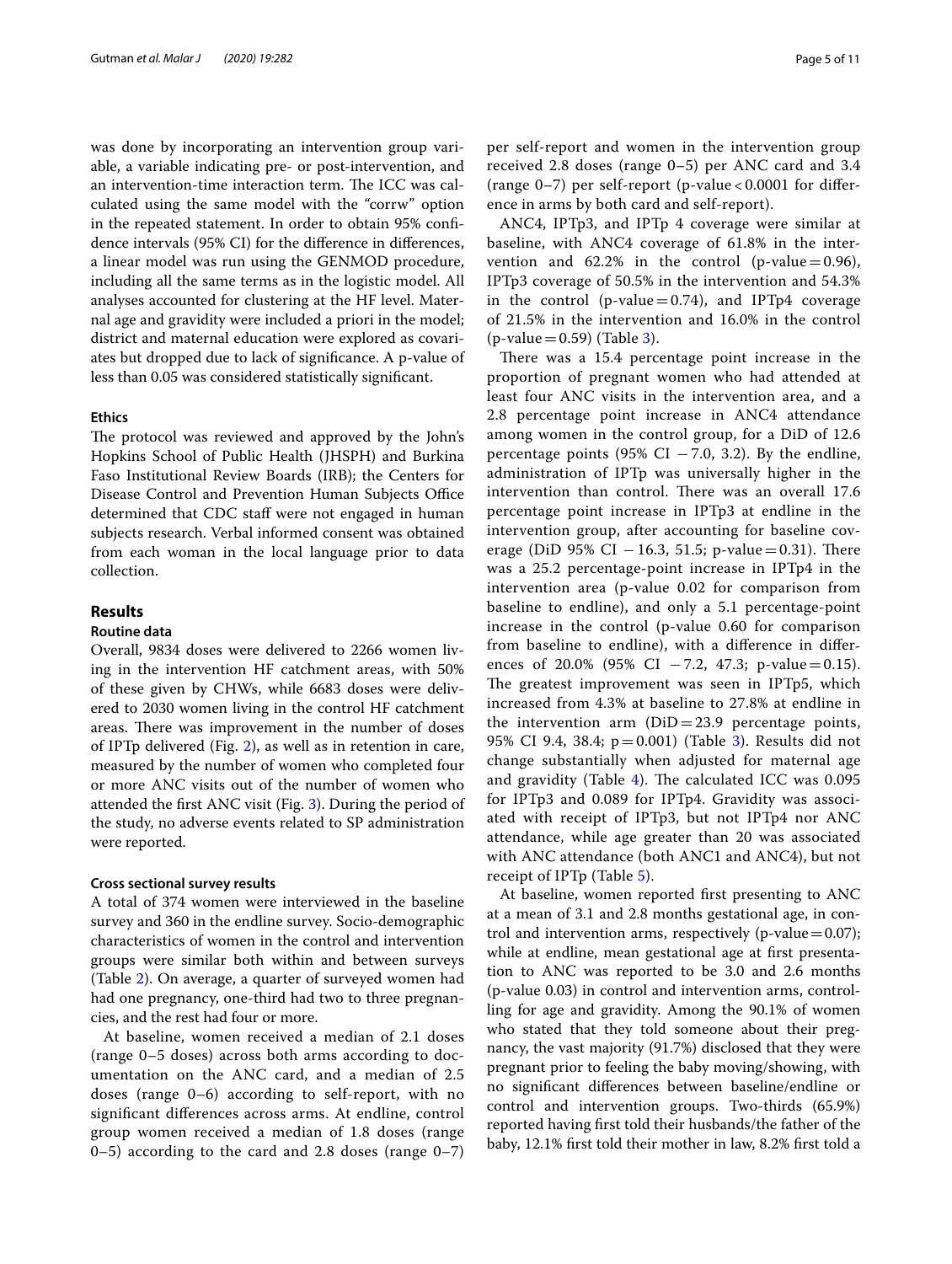

<span id="page-5-0"></span>HF health worker, and 4.9% frst told their mother; only 1.8% frst reported their pregnancy to a CHW.

Adjusting for age and gravidity, at baseline 34.4% and 56.7% pregnant women in the control and intervention arms, respectively, reported having spoken to a CHW about their pregnancy; this increased to 54.0% and 77.6% in the control and intervention arms, respectively, at endline. The increase was statistically significant in both arms (p-value  $< 0.0001$  in control and p-value 0.0028 in the intervention arm; p-value 0.0002 for the diference between arms at endline). Similar proportions reported discussing prevention of MIP with a CHW (26.7% and 57.9% in the control and intervention arms, respectively, at baseline, and 51.3% and 74.3% in the control and intervention arms, respectively, at endline). The increase was statistically signifcantly diferent in the control (p-value 0.007) but not the intervention arm (p-value 0.13), however, given the diference at baseline there was still a statistically signifcant diference between arms at endline (p-value 0.01).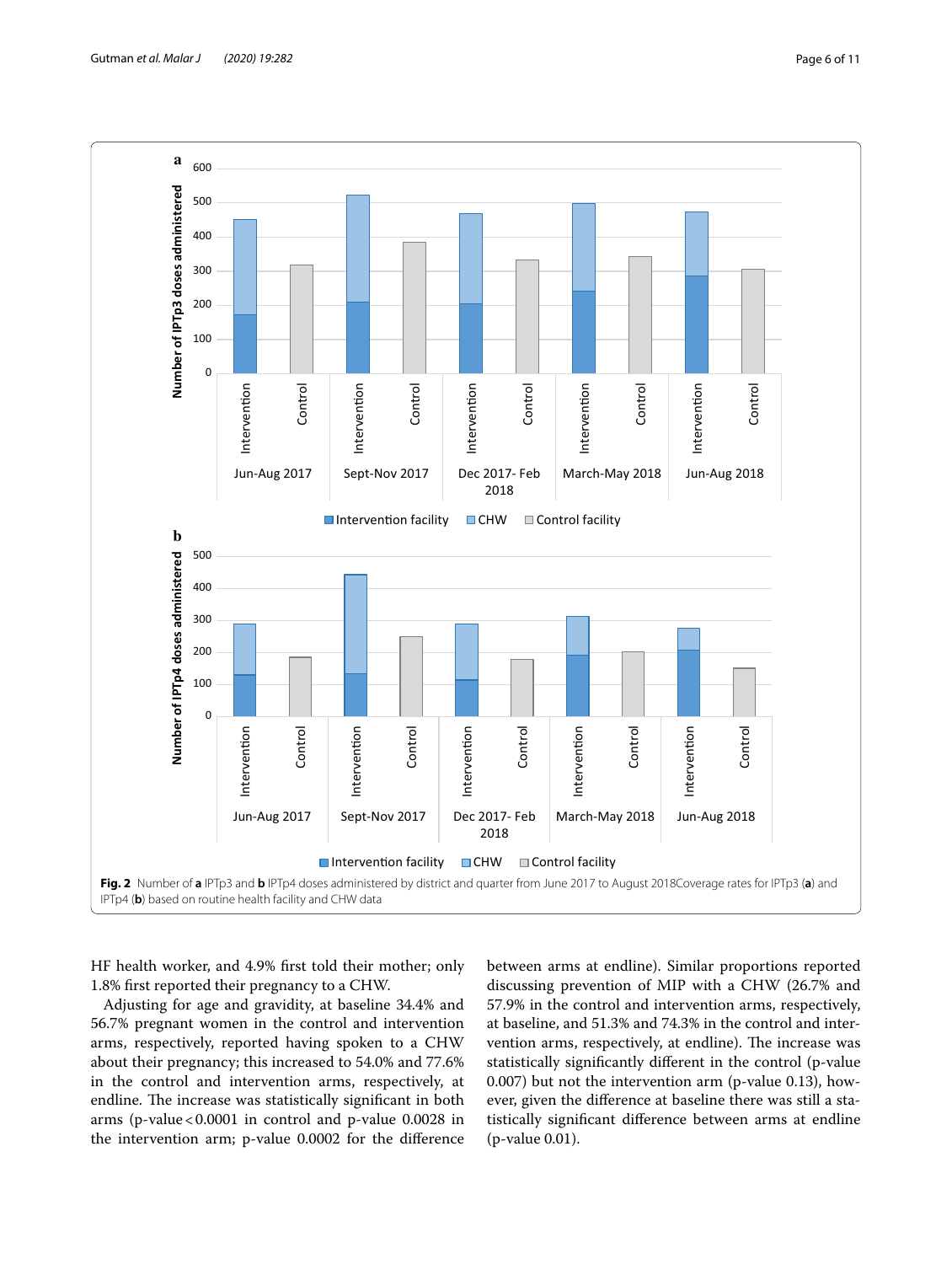

## <span id="page-6-0"></span>**Discussion**

Despite a WHO recommendation for all pregnant women to receive at least three doses of IPTp, coverage in most of sub-Saharan Africa remains below international targets  $[6]$  $[6]$ . This study demonstrates that CHWs can efectively deliver IPTp, without adversely afecting ANC attendance. Further, not only did community delivery of IPTp not lead to a reduction in ANC attendance, but retention in ANC improved over the course of the study, with 12.6 percentage point increase in ANC4 in the intervention arm compared to the control arm (95%  $CI$  –7.0, 32.2). More than half of the IPTp doses were delivered by the CHWs, highlighting their substantial contribution to the increased coverage. The increase in coverage of ANC4 further highlights the important community education and outreach role of these workers.

Concerns have been raised that providing IPTp in the community could lead to women receiving many more IPTp doses than are currently recommended. By requiring women receive the frst dose of IPTp-SP at the HF, this study ensured that women were not started on IPTp until they were deemed eligible, at least 13 weeks. Prior to implementation of the study, a small proportion of women reported that they had received 6 doses of IPTp. At endline, there was a small and insignifcant increase in women receiving 6 doses, and only a very few women  $(n=6)$  who reported having received 7 doses, highlighting that IPTp was being correctly given according to the monthly schedule. Further, it was apparent from review of the CHW monthly data that most women had delivered by the time they were due for IPTp5. As the card only had space to record fve doses of IPTp, it is possible that the discrepancy in self-reported and documented IPTp truly refects that women were receiving six and seven doses—a woman who received her frst dose at 13 weeks and then continued to receive doses every 4 weeks thereafter could reach as many as eight doses.

Despite the substantial increases in IPTp coverage, there was not a statistically signifcant DiD for any of the measures. This was likely due to insufficient power, as the study was powered on prior estimates of IPTp coverage that were lower than what existed at the time the study began, and assumed a lower ICC than existed. However, the fact that there was an improvement in retention in ANC should alleviate many of the concerns around community delivery of IPTp. While further, larger studies are warranted to confrm that this method of delivery results in signifcant improvements, this study suggests that there is no disadvantage to community IPTp distribution, with no adverse events reported as a result of SP administration by CHWs.

The importance of early attendance at ANC cannot be overstated. Late attendance at ANC has been associated with an increased risk of maternal and fetal complications, including low birth weight, premature delivery, and stillbirth [[17,](#page-10-14) [18](#page-10-15)]. Early initiation of ANC is crucial to ensure pregnant women receive health education and preventive services, such as iron supplementation, tetanus injection, and deworming, as well as early implementation of IPTp, which has been shown to have a greater impact than later administration [[19–](#page-10-16)[22](#page-10-17)]. Engaging CHWs in identifying pregnant women in the community and encouraging them to attend ANC early has the potential to improve coverage of early ANC. At endline, women in the intervention arm started ANC signifcantly earlier than women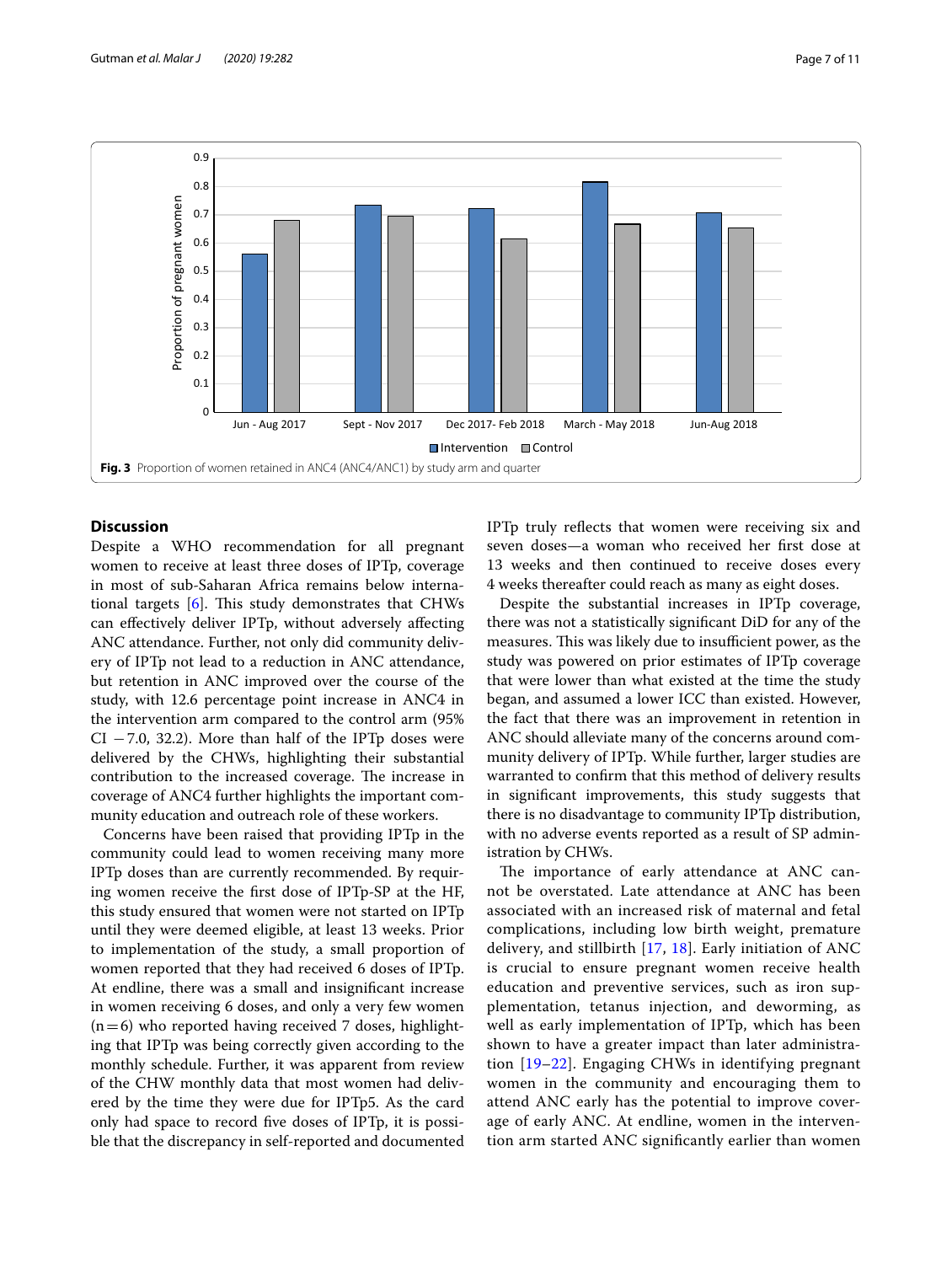| Variable                          | <b>Baseline survey</b> |            | <b>Endline survey</b> |             |  |
|-----------------------------------|------------------------|------------|-----------------------|-------------|--|
|                                   | Intervention           | Control    | Intervention          | Control     |  |
|                                   | $N = 188$              | $N = 186$  | $N = 180$             | $N = 180$   |  |
| District                          |                        |            |                       |             |  |
| Batie, n (%)                      | 60 (32.3)              | 60 (31.91) | 60 (33.3)             | 60 (33.3)   |  |
| Ouargaye, n (%)                   | 64 (34.4)              | 69 (36.7)  | 60 (33.3)             | 60(33.3)    |  |
| Po, n (%)                         | 62(33.3)               | 59 (31.4)  | 60 (33.3)             | 60 (33.3)   |  |
| Age, in years                     |                        |            |                       |             |  |
| Median (Range)                    | 26 (18, 44)            | 27(18, 47) | 27 (18, 45)           | 28 (18, 48) |  |
| $<$ 20, n $(\% )$                 | 26 (14.0)              | 28 (15.0)  | 25 (13.9)             | 21(11.7)    |  |
| 20-24, n (%)                      | 47(25.3)               | 51(27.1)   | 50 (27.8)             | 45 (25.0)   |  |
| 25-29, n (%)                      | 44 (23.7)              | 42 (22.3)  | 33 (18.3)             | 35 (19.4)   |  |
| $30 - 34$                         | 39 (21.0)              | 34(18.1)   | 41 (22.8)             | 35 (19.4)   |  |
| $\geq$ 35, n (%)                  | 30(16.1)               | 33 (17.6)  | 31 (17.2)             | 44 (24.4)   |  |
| Education                         |                        |            |                       |             |  |
| None/only religious school, n (%) | 130 (69.1)             | 109 (58.6) | 102 (56.7)            | 126 (70.0)  |  |
| Primary/literate, n (%)           | 43 (22.9)              | 51(27.4)   | 64 (35.6)             | 33 (18.3)   |  |
| Secondary or higher, n (%)        | 23(12.2)               | 28 (15.1)  | 14(7.8)               | 21(11.7)    |  |
| Gravidity                         |                        |            |                       |             |  |
| 1, n (%)                          | 42 (22.8)              | 53 (28.3)  | 41 (22.8)             | 39 (21.7)   |  |
| 2, n (%)                          | 24 (13.0)              | 33 (17.6)  | 37(20.6)              | 28 (15.6)   |  |
| 3, n (%)                          | 34 (18.5)              | 26 (13.9)  | 25 (13.9)             | 28 (15.6)   |  |
| 4, n (%)                          | 42 (22.8)              | 25 (13.4)  | 20(11.1)              | 22 (12.2)   |  |
| $5+$ , n $(%)$                    | 42 (22.8)              | 50(26.7)   | 57(31.7)              | 63 (35.0)   |  |
| Married, n (%)                    | 180 (96.8)             | 179 (95.2) | 175 (97.2)            | 169 (93.9)  |  |
| Religion                          |                        |            |                       |             |  |
| Muslim, n (%)                     | 77 (41.4)              | 73 (38.8)  | 73 (40.6)             | 62 (34.4)   |  |
| n (%)                             | 39 (21.0)              | 24 (12.8)  | 38 (21.1)             | 24 (13.3)   |  |
| Protestant, n (%)                 | 15(8.1)                | 36 (19.2)  | 34 (18.9)             | 42 (23.3)   |  |
| Traditional/animist, n (%)        | 45 (24.2)              | 51(27.1)   | 28 (15.6)             | 48 (26.7)   |  |
| None, n (%)                       | 10(5.4)                | 4(2.1)     | 7(3.9)                | 4(2.2)      |  |
| Work outside the home, n (%)      | 85 (45.7)              | 87 (46.3)  | 88 (48.9)             | 86 (47.8)   |  |

<span id="page-7-0"></span>**Table 2 Sociodemographic characteristics of baseline and endline survey respondents**

in the control arm, suggesting an impact of the intervention. While a large proportion of women spoke to a CHW about their pregnancy, there is still room for improvement, as even in the intervention area, 24% of women reportedly spoke with neither; engaging these women could have substantially boosted coverage.

Our results suggest that women recognize very early in pregnancy that they are pregnant, and that they disclose their pregnancies most often to their husbands or other family members. This suggests that messaging around the importance of attending ANC early needs to target not only the pregnant woman, but also their husbands and families, to encourage them to attend early, as has been suggested previously [[23](#page-10-18)[–25](#page-10-19)]. In Ethiopia, male involvement in ANC was positively associated with both ANC attendance in frst trimester and delivery in a HF [\[24](#page-10-20)].

c-IPTp may be a promising new channel for scaling up and closing the remaining coverage gap of IPTp, particularly in remote rural areas and in high malaria burden countries. WHO recognizes that while some countries have experienced a reduced burden of malaria, progress in high-burden countries such as Burkina Faso has stalled in recent years. In 2016, there were an estimated 216 million cases of malaria globally, marking a return to 2012 case levels, with an increase to 219 million cases in 2017 [[6,](#page-10-3) [26\]](#page-10-21). WHO points to persistent coverage gaps of proven prevention and control interventions in high burden countries, due in part to weak health systems. According to WHO's High-Burden to High Impact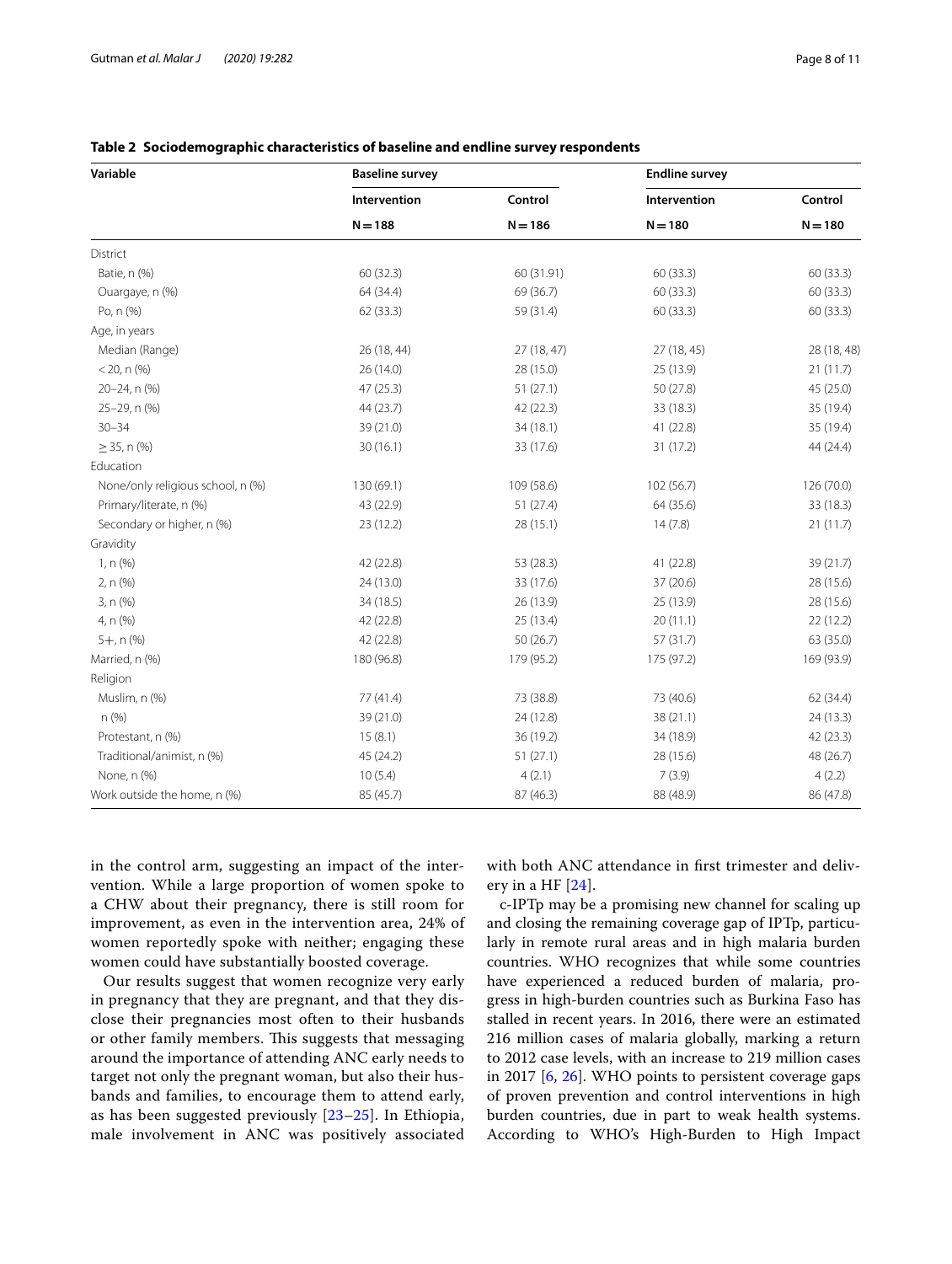|                                        | <b>Baseline</b>   |                     | <b>Endline</b>                        |               | Difference in differences <sup>a</sup>           | p-value for DiD |
|----------------------------------------|-------------------|---------------------|---------------------------------------|---------------|--------------------------------------------------|-----------------|
|                                        | Control           | <b>Intervention</b> | Control                               | Intervention  |                                                  |                 |
|                                        | $N = 188$         | $N = 186$           | $N = 180$                             | $N = 180$     |                                                  |                 |
| Number of IPTp doses (mean,<br>95% CI) | 2.3(1.9, 2.8)     | 2.3(1.8, 2.9)       | 2.1(1.53, 2.9)                        | 2.9(2.3, 3.8) | $0.9(-0.3, 2.1)$                                 | 0.15            |
| IPTp1+ (%, 95% CI)                     | 86.2 (73.5, 93.4) | 80.7 (65.4, 90.2)   | 75.6 (54.6, 88.8)                     |               | 86.1 (74.9, 92.8) 16.1%-points (-8.5, 40.7)      | 0.20            |
| IPTp2+ (%, 95% CI)                     | 73.4 (55.2, 86.1) | 69.9 (57.1, 80.2)   | 64.4 (41.3, 82.3)                     |               | $72.2$ (50.3, 87.0) 11.3%-points (-27.6, 50.1)   | 0.57            |
| IPTp3+ (%, 95% CI)                     | 54.3 (39.3, 68.5) | 50.5 (35.0, 66.0)   | 47.2 (28.6, 66.7)                     |               | $61.1$ (40.6, 78.4) 17.6%-points (-16.3, 51.5)   | 0.31            |
| IPTp4+ (%, 95% CI)                     | 16.0 (8.4, 28.3)  | 21.5(8.3, 45.3)     | 21.1 (12, 34.5)                       |               | $46.7(29.6, 64.6)$ 20.0%-points ( $-7.2, 47.3$ ) | 0.15            |
| $IPTp5+$ (%, 95% CI)                   | 2.7(1.0, 6.8)     | 4.3(1.1, 15.4)      | 2.2(0.6, 8.1)                         |               | 27.8 (17.3, 41.4) 23.9%-points (9.4, 38.4)       | 0.001           |
| Number of ANC visits (mean,<br>95% CI) | 3.2(2.9, 3.6)     | 3.23(2.9, 3.6)      | 3.4(3.0, 3.7)                         | 3.6(3.6, 3.7) | $0.2 (-0.3, 0.8)$                                | 0.43            |
| $ANC1 + (% 95% CI)$                    | 89.4 (80.4, 94.5) | 90.3 (76.8, 96.4)   | 94.4 (84.7, 98.1)                     |               | $97.8$ (94.6, 99.1) 2.4%-points (-10.7, 15.5)    | 0.72            |
| ANC4+ (%, 95% CI)                      | 62.2 (49.4, 73.5) |                     | $61.8(50.5, 72.0)$ $65.0(48.5, 78.6)$ |               | 77.2 (73.1, 80.9) 12.6%-points (-7.0, 3.22)      | 0.21            |

## <span id="page-8-0"></span>**Table 3 ANC and IPTp coverage at baseline and endline as documented on the ANC card, by study arm**

*IPTp* intermittent preventive treatment in pregnancy, *ANC* antenatal care visits

<sup>a</sup> Confidence interval for DiD were estimated with identity link and either binomial or poisson distribution, as appropriate

<span id="page-8-1"></span>

| Table 4   ANC and IPTp coverage at baseline and endline, by study arm, adjusted for gravidity and maternal age |  |  |
|----------------------------------------------------------------------------------------------------------------|--|--|
|                                                                                                                |  |  |

|                           | <b>Baseline</b>         |                   | <b>Endline</b>    |                   | Difference in differences <sup>a</sup> | p-value for DiD |
|---------------------------|-------------------------|-------------------|-------------------|-------------------|----------------------------------------|-----------------|
|                           | Control<br>Intervention |                   | Control           | Intervention      |                                        |                 |
|                           | $N = 188$               | $N = 186$         | $N = 180$         | $N = 180$         |                                        |                 |
| IPTp doses (mean, 95% CI) | 2.4(2.0, 2.9)           | 2.3(1.8, 3.0)     | 2.2(1.6, 3.0)     | 3.0(2.4, 3.8)     | $0.9(-0.3, 2.1)$                       | 0.15            |
| IPTp3+ (%, 95% CI)        | 57.7 (41.6, 72.3)       | 53.6 (37.3, 69.1) | 50.1 (30.9, 69.2) | 64.2 (45.1, 79.7) | 17.9%-points (-16.4, 52.2)             | 0.31            |
| IPTp4+ (%, 95% CI)        | 16.6 (8.6, 30.7)        | 22.7 (8.6, 47.8)  | 22.2 (12.8, 35.8) | 48.5 (30.9, 66.4) | 19.7%-points (-7.4, 46.7)              | 0.15            |
| ANC visits (mean, 95% CI) | 3.3(2.9, 3.6)           | 3.3(2.9, 3.7)     | 3.4(3.1, 3.8)     | 3.7(3.6, 3.8)     | $0.3 (-0.3, 0.2)$                      | 0.37            |
| $ANC1 + (% 95% CI)$       | 91.5 (83.2, 95.9)       | 92.2 (80.0, 97.2) | 95.5 (87.3, 98.4) | 98.3 (95.9, 98.5) | $2.2%^{b}$                             | 0.39            |
| $ANCA+$ (%, 95% CI)       | 65.3 (51.4, 77.0)       | 64.9 (53.1, 75.1) | 67.6 (50.3, 81.2) | 80.2 (75.5, 84.1) | $13.2\%$ -points ( $-6.0, 32.2$ )      | 0.18            |

*IPTp* Intermittent preventive treatment in pregnancy; *ANC* antenatal care visits

<sup>a</sup> Results calculated using a logistic regression model with an interaction term for survey and arm, adjusted for gravidity and maternal age (< 20 vs ≥ 20 years); Confdence interval for DiD were estimated with identity link and either binomial or poisson distribution, as appropriate

 $<sup>b</sup>$  The identity link model for ANC1 + did not converge, thus is was not possible to calculate a 95% CI</sup>

Initiative: national data from many high-burden countries show coverage gaps for the core malaria interventions (i.e. vector control, case management, and IPTp) [[27\]](#page-10-22). In 2016, approximately 80% of eligible pregnant women across sub-Saharan Africa did not receive the recommended three or more doses of IPTp [[27\]](#page-10-22). Implementation of c-IPTp could reduce the number of pregnant women in sub-Saharan Africa who are not ofered the third dose of IPTp during their pregnancy.

While c-IPTp is not the only solution to improving IPTp uptake, it has several advantages, including shifting the task of providing IPTp from already overburdened ANC facility staff to trained CHWs, allowing ANC nurses to spend more time with their clients providing a positive pregnancy experience—a key recommendation of

the 2016 WHO guideline on ANC, providing "pregnant women with respectful, individualized, person-centred care at every contact" [\[28](#page-10-23)]. While task-shifting components of ANC health promotion to a broad range of cadres, the WHO recommendation for delivery of IPTp falls short of recommending task-shifting to lay health workers, including only "auxiliary nurses, nurses, midwives and doctors." This study's findings suggest that WHO's recommendations on task shifting of IPTp could be expanded to include lay health workers; offering an alternative approach that increases patient access to services and enhances efficiency of the ANC services package. Ample data exist from malaria diagnosis and treatment studies highlighting CHW feasibility and capabilities in efectively providing malaria treatment, accurately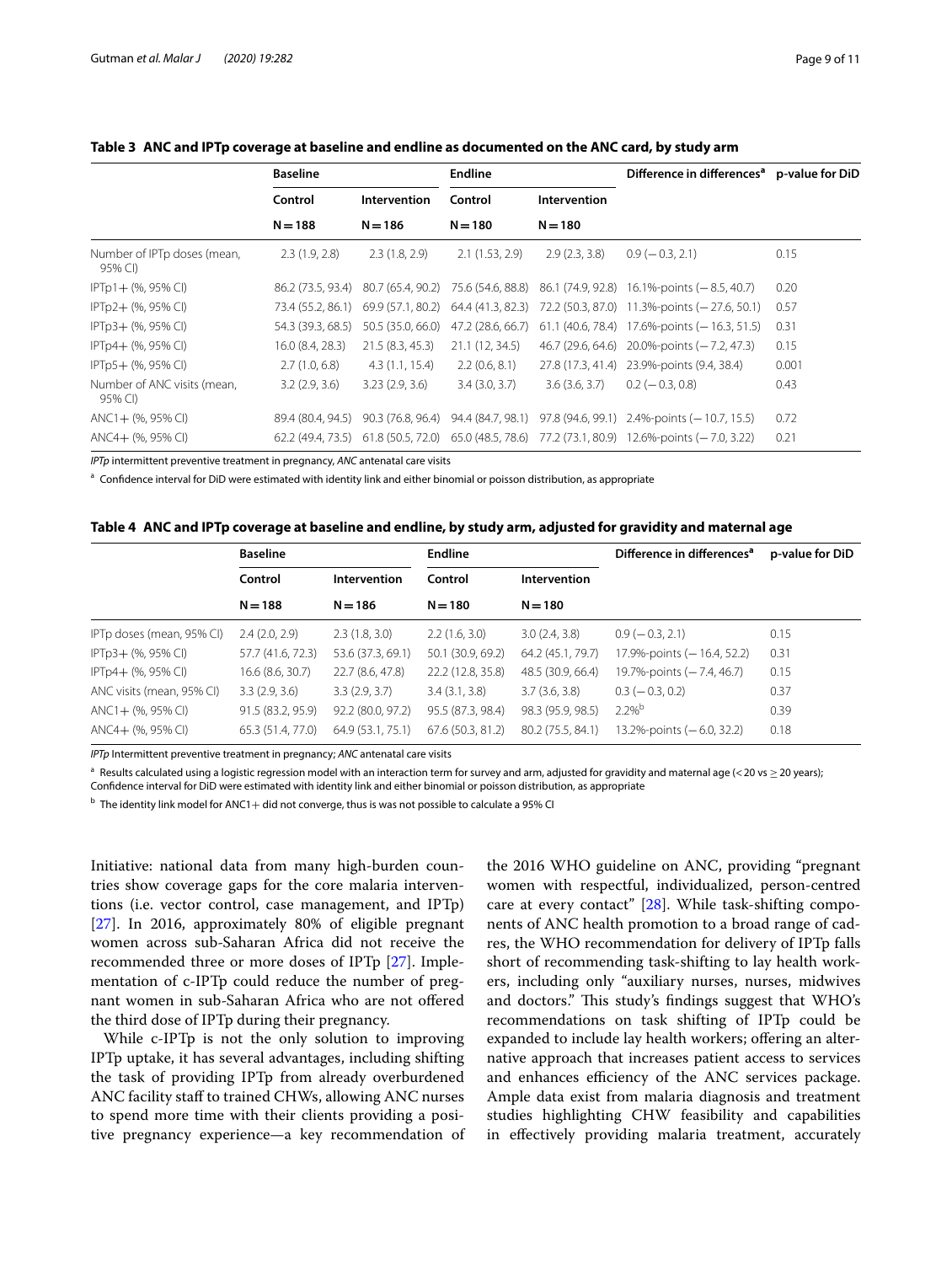## <span id="page-9-1"></span>**Table 5 Efects of gravidity and maternal age on uptake of IPTp and ANC**

|                           | OR   | <b>Confidence limits</b> | p-value |
|---------------------------|------|--------------------------|---------|
| <b>IPTp doses</b>         |      |                          |         |
| Gravidity, Primi vs multi | 0.84 | (0.76, 0.94)             | 0.002   |
| Age $<$ 20                | 1.02 | (0.86, 1.21)             | 0.78    |
| IPT <sub>p3</sub>         |      |                          |         |
| Gravidity, Primi vs multi | 0.62 | (0.39, 0.99)             | 0.05    |
| Age $<$ 20                | 0.93 | (0.49, 1.77)             | 0.83    |
| IPT <sub>p4</sub>         |      |                          |         |
| Gravidity, Primi vs multi | 0.71 | (0.43, 1.17)             | 0.18    |
| Age $<$ 20                | 1.02 | (0.65, 1.59)             | 0.94    |
| <b>ANC visits</b>         |      |                          |         |
| Gravidity, Primi vs multi | 0.98 | (0.9, 1.06)              | 0.64    |
| Age $<$ 20                | 0.92 | (0.87, 0.99)             | 0.02    |
| ANC1                      |      |                          |         |
| Gravidity, Primi vs multi | 0.73 | (0.36, 1.46)             | 0.37    |
| Age $<$ 20                | 0.58 | (0.36, 0.94)             | 0.03    |
| ANC4                      |      |                          |         |
| Gravidity, Primi vs multi | 0.91 | (0.51, 1.61)             | 0.75    |
| Age $<$ 20                | 0.61 | (0.4, 0.93)              | 0.02    |

diagnosing fever following RDT results, and providing seasonal malaria chemoprophylaxis to children under 5 years of age [[29](#page-10-24)[–31](#page-10-25)]. Several studies, including this one, demonstrated that CHWs can contribute to improved ANC attendance and ANC attendance is not negatively afected by community delivery of IPTp, with no reported increases in adverse events [[7,](#page-10-4) [8](#page-10-6), [11](#page-10-5)].

## **Conclusions**

To achieve the ambitious targets for malaria eradication by 2050 [\[32\]](#page-10-26), rapid accelerated coverage of proven interventions is needed. Every available tool in our toolbox must be used, including engaging communities in this efort and allowing CHWs to deliver malaria prevention and control interventions. After decades of promoting IPTp, coverage of this intervention remains among the lowest, with an estimated 22% of pregnant women receiving the recommended three doses [\[6](#page-10-3)]. Implementation of community-IPTp provided by trained CHWs could improve coverage and access for millions of pregnant women across sub-Saharan Africa. With an estimated 215,000 LBW deliveries annually as well as up to 20% of stillbirths in sub-Saharan Africa which could be prevented by complete scale-up of IPTp, the time to act is now [[33](#page-10-27), [34\]](#page-10-28).

#### **Abbreviations**

ANC: Antenatal care; CHW: Community health worker; CI: Confdence interval; c-IPTp: Community level distribution of intermittent preventive treatment

of pregnant women; DiD: Diference in diferences; HF: Health facility; IPTp: Intermittent preventive treatment of pregnant women; LLIN: Long-lasting insecticide-treated nets; MIP: Malaria in pregnancy; MOH: Ministry of Health; SP: Sulfadoxine pyrimethamine; WHO: World Health Organization.

#### **Acknowledgements**

The authors would like to thank all the community and facility health workers who participated in this study. We would like to thank Edward Bunker for his assistance overseeing data collection and Dr. Gayane Yenokyan for her assistance with data analyses.

#### **Disclaimer**

The fndings and conclusions in this paper are those of the authors and do not necessarily represent the views of the U.S. Centers for Disease Control and Prevention or the US Agency for International Development.

#### **Authors' contributions**

JRG, WRB, SJY, and DB conceived of the study with input from JT, OB, MT, and YS. DB and WRB wrote the protocol with input from JRG. WRB, JT, OB, MD, DB, YS, and WRB conducted the training and oversaw the data collection. JRG, DKS, and WRB analysed data, with input from JW. JRG drafted the manuscript. DB, JW, KV, SJY, and WRB provided critical intellectual feedback and assisted in revising the manuscript. All authors read and approved the fnal manuscript.

#### **Funding**

This study is made possible by the generous support of the American people through the United States Agency for International Development (USAID) under the terms of the Cooperative Agreement AID-OAA-A-14-00028. The contents are the responsibility of the authors and do not necessarily refect the views of USAID or the United States Government.

#### **Availability of data and materials**

Data has been made available on the USAID Development Data Library (DDL; [https://data.usaid.gov/\)](https://data.usaid.gov/) as restricted access pending approval from Burkina Faso government. Data can also be requested from Jhpiego by writing to opendatahelp@jhpiego.org under a data use agreement.

#### **Ethics approval and consent to participate**

This study was approved by the Johns Hopkins Bloomberg School of Public Health and Burkina Faso IRBs. CDC staff participated under a non-engaged determination from the CDC Human Subjects Research Protection Office. Women provided verbal consent to receive care from a CHW; written informed consent was obtained from all participants in the cross-sectional survey prior to participation.

### **Consent for publication**

Not applicable.

#### **Competing interests**

The authors declare that they have no competing interests.

#### **Author details**

<sup>1</sup> Malaria Branch, Division of Parasitic Diseases and Malaria, Center for Global Health, US Centers for Disease Control and Prevention, 1600 Clifton Road, Mailstop H24-3, Atlanta, GA 30329, USA.<sup>2</sup> The Johns Hopkins Bloomberg School of Public Health, Johns Hopkins University, Baltimore, MD, USA. 3 Jhpiego, Ouagadougou, Burkina Faso. 4 Jhpiego, Baltimore, MD, USA. 5 US President's Malaria Initiative, US Agency for International Development, Washington, D.C., USA. <sup>6</sup> National Malaria Control Programme, Ministry of Health, Ouagadougou, Burkina Faso.

Received: 2 April 2020 Accepted: 29 July 2020 Published online: 05 August 2020

#### **References**

<span id="page-9-0"></span>Desai M, ter Kuile FO, Nosten F, McGready R, Asamoa K, Brabin B. Epidemiology and burden of malaria in pregnancy. Lancet Infect Dis. 2007;7:93–104.